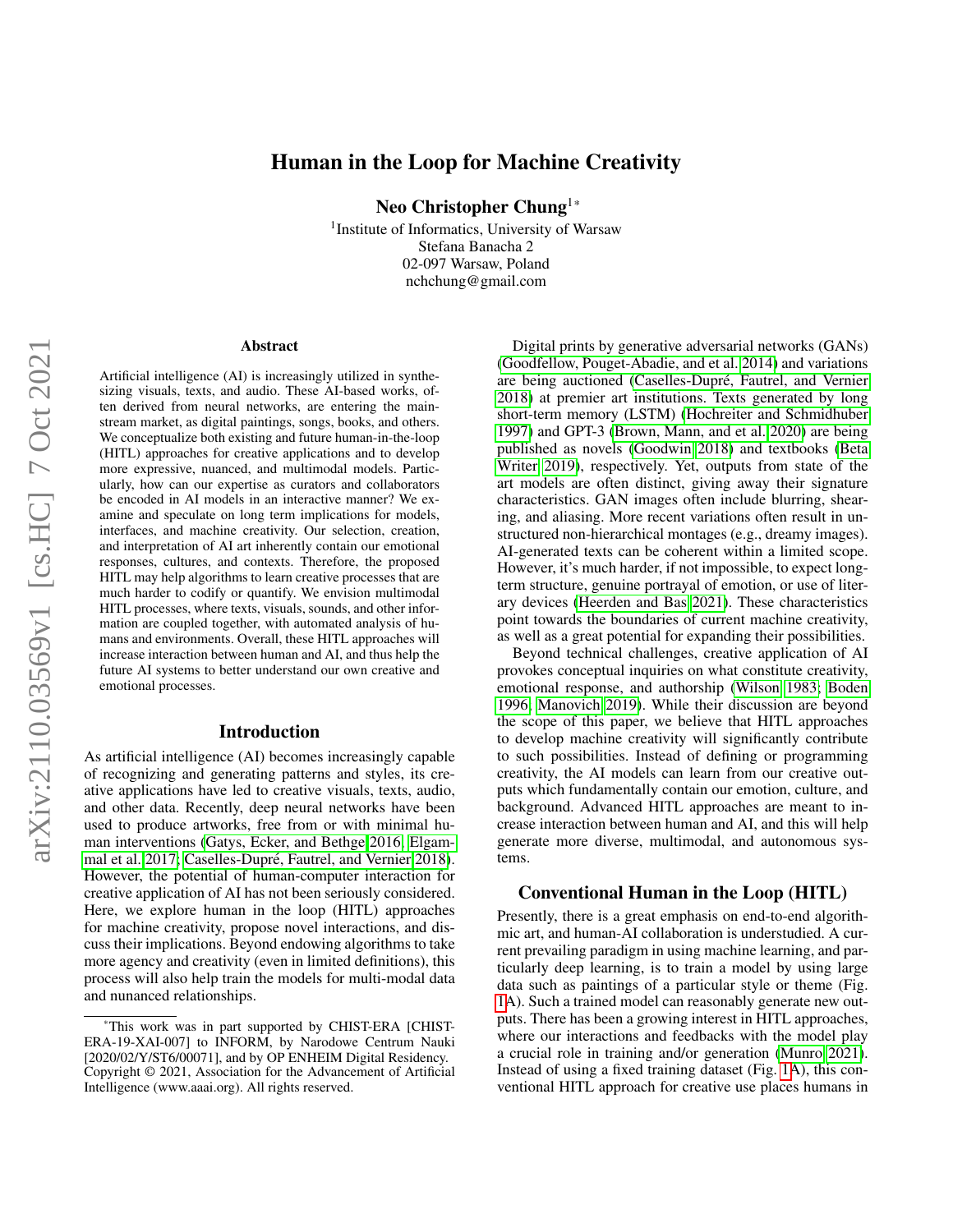<span id="page-1-0"></span>

Figure 1: Human in the loop (HITL) to explore and develop machine creativity with AI. *(A)* Conventional training (e.g., neural networks) involves iterating through a large number of recorded data. *(B)* Presently, the most popular use of HITL enables human to give examples of inputs and/or outputs in real-time. *(C)* Human acts as a curator, such that a selection out of a myriad of AI outputs may be exhibited. *(D)* Building on *C*, the curatorship process is fed back into training and generating the output. *(E)* As a collaborator, human interprets and processes the AI outputs to create the final output. *(F)* Building on *E*, we feed what human collaborators are doing and creating back into the AI model. \*Inputs, parameters, and other details are omitted.

the middle to provide inputs and to guide outputs (Fig. [1B](#page-1-0)). This can translate our real-time actions (e.g., gestures or brush strokes) into outputs (e.g., musical notes or drawing) [\(Fiebrink, Trueman, and Cook 2009\)](#page-3-13). This presents more flexible and interactive use of AI (Fig. [1B](#page-1-0)), such immediate feedbacks can create more expressive and usable systems.

# Human as Curator

Another popular – yet less acknowledged – use of HITL is to curate outputs of AI for presentation and exhibition (Fig. [1C](#page-1-0)). As to our best knowledge, all of recent AI paintings involve careful curation by the technologist-artists themselves, even though the importance of this curative process is often minimized or omitted altogether (e.g. Caselles-Dupré, [Fautrel, and Vernier 2018;](#page-3-2) [Elgammal et al. 2017\)](#page-3-1). In fact, in AI art, the distinction among a technologist, an artist, and a curator is blurred, to an extent that *human-as-curator* is mostly assumed. Printing and contextualizing one painting out of seemingly infinite outputs of a trained GAN is likely as important as quality and fidelity of the model. Similarly, writing prompts for a language or image generation models can be also seen as curating both prompts and generated

outputs.

A computational approach to *human-as-curator* may lead to encoding curatory processes in the system (Fig. [1D](#page-1-0)). In a simple implementation, human curators mark those selected AI outputs and that information can be used as attributes in further training or priming the network. Conditional GAN [\(Mirza and Osindero 2014\)](#page-3-14) can be utilized to guide generation, or intermediate layers and their internal representations may help identify features or styles of those curated outputs. A more complex system can be built by incorporating an additional discriminator, which is essentially a connected neural network asking if a given input has been chosen by the human curator. Interestingly, human curators may not be aware or able to explain why they have chosen certain outputs, such that the model may learn unconscious biases and emotions related to those curated set. We foresee that this will lead to new associations linking our biases, emotions, and imaginations, to visual cues, musical notes, and texts.

AI art is not simply an output of an algorithm in its raw form, but its totality which conveys – or rather create in minds of the audience – meaning and emotion. Human curators will often work with materials (e.g., what to print on) and environments (e.g., interior design), in which they put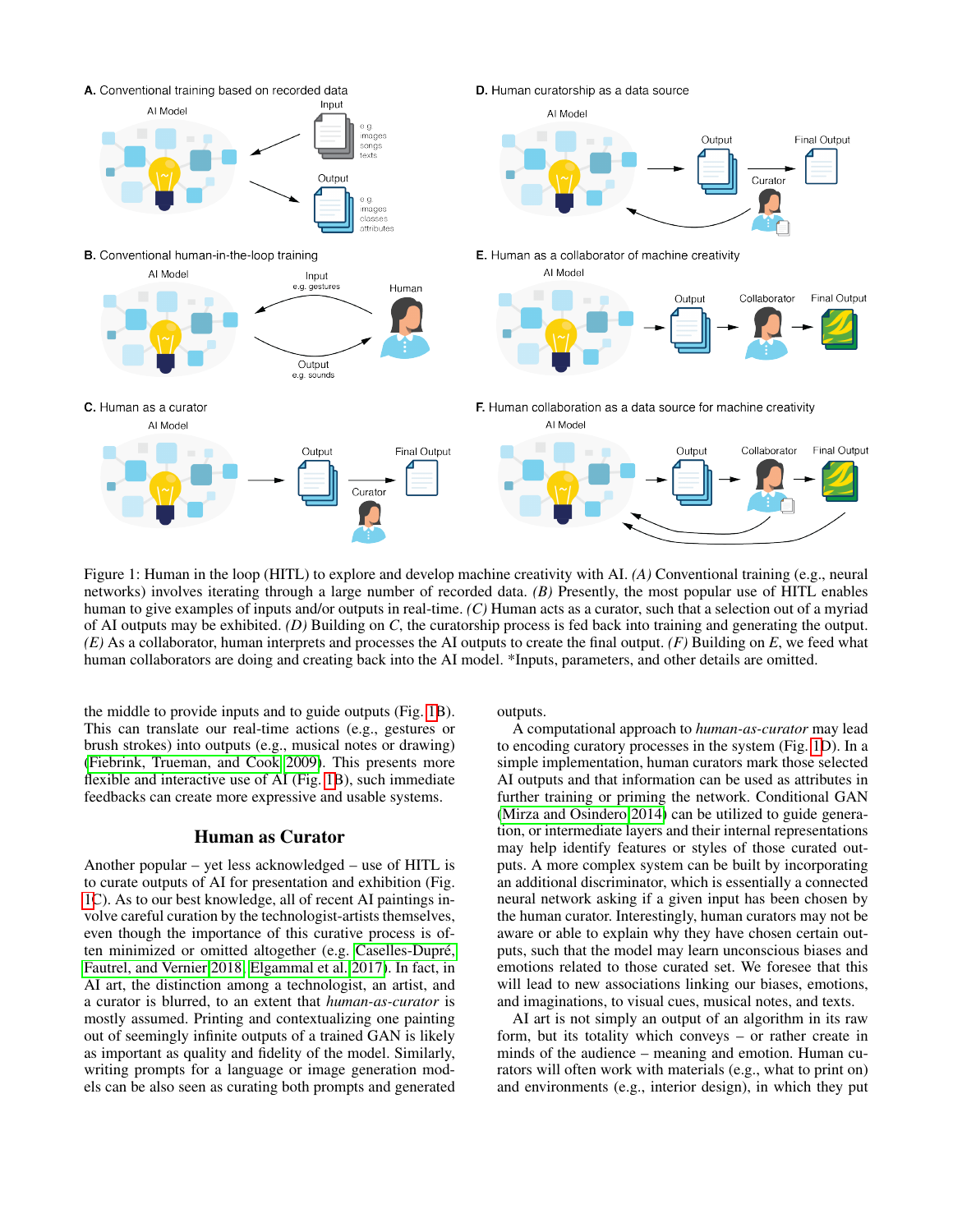the selected AI output. Such artistic and social contexts may become valuable source materials for creative AI models. Connecting our curatory process back to the AI model serves as a first step towards teaching greater contexts that we take for granted. This can be supplemented by providing art theory and history when reasons and themes underlying curatorship are explicit. A full potential of this approach would be realized with greater autonomy in the AI system, including relevant sensors and learning algorithm (e.g., reinforcement learning)

# Human as Collaborator

Instead of a curator, a human could be part of a creation pro-cess as a collaborator<sup>[1](#page-2-0)</sup>. Specifically, Fig. [1E](#page-1-0) illustrates humans to base their work on, perform, and process the model outputs. We are witnessing *human-as-collaborator* applications in a wide range of art, ranging from a painting to a film. Collaborative drawing and painting workflows utilize AI and robotic arms to co-create with humans [\(Jansen and Sklar](#page-3-15) [2021\)](#page-3-15). In AIBO, the opera performer's spoken words were used to generate texts from GPT-2 [\(Pearlman 2021\)](#page-3-16). During a live performance, Time Waves, human artists synthesized and sampled audio and visual elements according to directions from GPT-3 [\(Chung and Dyer 2021\)](#page-3-17). Although not real-time like aforementioned examples, Sunspring [\(Sharp](#page-3-18) [2016\)](#page-3-18) is a short film based on a script written by LSTM [\(Hochreiter and Schmidhuber 1997\)](#page-3-4). This LSTM-generated script provided the setting and dialog, which were performed by the director and actors. This process can be seen as general modal translation [\(Specia et al. 2016\)](#page-3-19), such as from a text to a multimedia or from a musical note to a sound wave. This type of HITL for creative techniques will increase in use, as humans fill in certain roles that AI models are not yet suitable for. In a long term, this flips the conventional roles of humans and computers in which humans dictate and computers support.

The next level of *human-as-collaborator* approach would include humans' interpretative and performative works in further training (Fig. [1F](#page-1-0)). In aforementioned examples, human artists have played a significant role in creating a final output based on what the computing system has produced. Viewing humans as processing units, we are interested in better understanding and encoding how humans integrate certain inputs and generate artworks. We, as humans, use a variety of personal and cultural contexts – even subconsciously. While this information is difficult to quantify or summarize, HITL provides a framework to work with our innate creative and emotional responses. For example, with multi-modal architectures such as DALL-E [\(Ramesh,](#page-3-20) [Pavlov, and et al. 2021\)](#page-3-20) and CLIP [\(Radford, Kim, and et al.](#page-3-21) [2021\)](#page-3-21) which are trained on a large corpus of images and texts, a human can paint according to a AI-generated text, and that human painting is fed back into the system. We may create more nuanced optimization problems, such as balancing of HITL paintings and initial training set of paintings.

These types of interactions require new user interfaces, network architectures, training schemes, and more. Innovative technical developments will aid in how we create AI art, what it means to encode creativity, and how we conceptualize machine creativity in general. For example, GPT-3 is not open-sourced and only accessed via texts; advanced computer vision requires powerful GPUs for real-time applications. A robust speech interface for GPT-3 based on speech recognition and synthesis would not only result in interesting experiments but also change our perspective on artificial conversations in the long run. Modularization and acceleration of computer vision within ubiquitous computing devices will enable real-time interaction based on analysis of humans (e.g., facial expressions), human outputs (e.g., paintings), and environments (e.g., of a gallery space).

In future HITL for machine creativity, human emotions and environmental vibes would be approximated, represented, and fed back into the AI model. This will aid in teaching AI how to better process and represent our creative and emotional responses in generative and expressive manners. The AI models would learn more varied, nuanced, and multi-modal understanding; e.g., texts like 'sadness' can not only link to 'blue' or 'minor chords', but also unexpected sonic textures based on more advanced concepts of harmony and composition. The proposed HITL that relies on more fluid and real-time inputs and outputs would push AI models to discover subconscious relationships and create novel artworks. Furthermore, this process will help us rethink what it means for machines to be creative and for our emotional responses to be encoded.

# Conclusion

Creative expressions derived from AI systems, particularly using neural networks, are flourishing. Expensive sales, prestigious exhibitions, persistent coverage by the media, and longterm interest in academia shows that the rise of AI is a pivotal moment in the history of art. A majority of recent AI art relies on computer vision, audio processing, language models, and other algorithms that are excellent at mimicking, combining, and compositing styles learned from training. When human interactions are needed, they are often limited to initial training or curatorship afterwards. Future HITL for machine creativity will extend this interaction, in order to link different modalities, to interpret high-level concepts, and to mirror emotional responses. Humans can work as curators and collaborators to provide our creative and emotional feedback into creating engaging pieces.

For machine creativity to be appreciated and valued, we need to think about how such outputs can relate to aesthetics and invoke emotions. Even in contemporary art, where aesthetics and emotional responses may be unintentionally or intentionally neglected, it is the temporal and societal contexts that make such pieces interesting. Such contexts would include, but not limited to, histories, traditions, heritages, and technological developments, as well as subconscious and individualistic connections. Teaching an algorithm to take into account the vastness of human experience and diversity of culture is likely impossible. Thus, we propose how expressive and creative training using HITL may help teach

<span id="page-2-0"></span><sup>&</sup>lt;sup>1</sup>Roles of curators and collaborators might be overlapping, along a spectrum of engagement in art making.